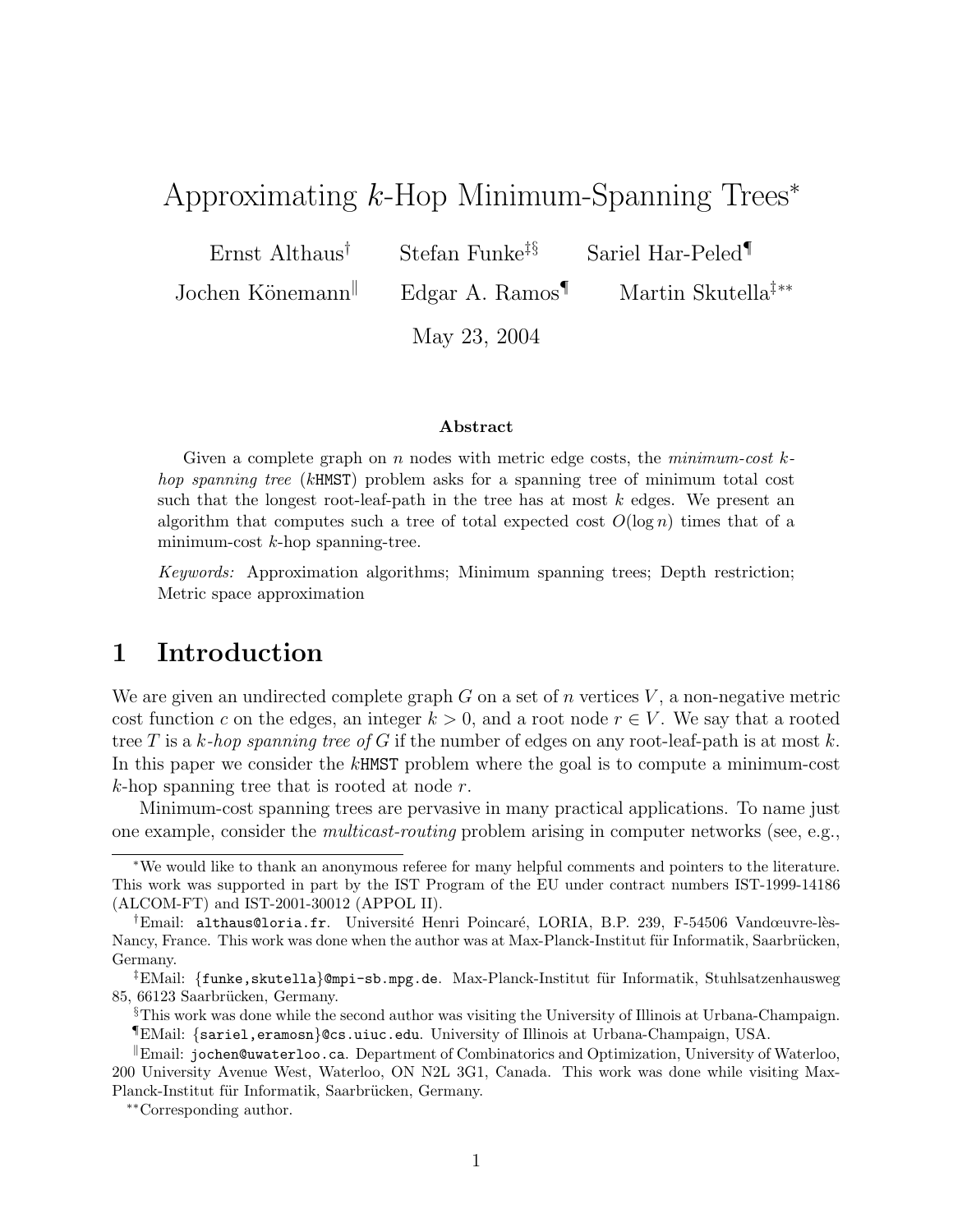[\[6,](#page-6-0) [7\]](#page-6-1)) where a number of clients and a server are connected by a common communication network. The server wishes to transmit identical information to all client nodes. Most solutions to the multicast problem involve computing a tree spanning the server and the client nodes. The server then transmits the data to its immediate children in the tree and intermediate nodes forward incoming data to their respective descendants in the tree. Treerouting schemes allow for fast data delivery while keeping the total network load low.

Kompella et al. [\[12\]](#page-6-2) consider the problem of computing multicast-trees that minimize the overall network cost as well as the maximum transmission delay on any path in the tree connecting the server to a client node. Assuming that all links in the network have roughly the same transmission delay (which is a reasonable assumption in local area networks), it is not hard to see that this problem can be cast in the kHMST framework.

#### 1.1 Related work

A related problem is the so-called bounded-diameter minimum spanning tree problem where the goal is to compute a spanning tree of minimum cost such that the number of edges on any path in the tree is bounded by some given number. We note that an approximation algorithm for the kHMST problem implies a solution to the  $2k$ - and  $(2k+1)$ -bounded-diameter spanning tree problem of same approximation ratio by applying the kHMST-algorithm a polynomial number of times.

Marathe et al. [\[15\]](#page-6-3) consider the following generalization of the bounded-diameter minimum spanning tree problem: In the bounded-diameter minimum-cost Steiner tree problem (BDST) we are given an undirected graph  $G = (V, E)$ , a subset of vertices  $V \subseteq V$ , nonnegative costs  $c_e$  (not necessarily metric) and non-negative lengths  $\ell_e$  for all edges  $e \in E$ , and a parameter  $D > 0$ . A feasible solution consists of a tree spanning V whose longest path has length at most  $D$ . The authors give an algorithm that computes a tree  $T$  of total cost  $O(\log n)$  times that of a minimum-cost feasible solution to BDST. They also prove that the length of any path in T is at most  $O(D \log n)$ . For the case that all  $\ell_e = 1$ , Kortsarz and Peleg [\[13\]](#page-6-4) show how to obtain a solution of cost  $O(|\mathcal{V}|^{\epsilon})$  times the optimum solution for an arbitrary fixed parameter  $\epsilon \in (0,1)$ . The resulting Steiner tree has diameter at most D. For constant D, Kortsarz and Peleg obtain an  $O(\log n)$ -approximation.

For the bounded-diameter minimum spanning tree (also under non-metric cost function) Bar-Ilan et al. [\[3\]](#page-6-5) achieve an  $O(\log n)$ -approximation algorithm for the special case of this problem where  $D \in \{4, 5\}$ . The authors also show that there is no  $o(\log n)$ -approximation algorithm for this problem, unless  $P = NP$ . Alfandari and Paschos [\[2\]](#page-6-6) present a 5/4approximation for the 2-hop case where all edge costs are within  $\{1, 2\}$ .

Hassin and Levin [\[11\]](#page-6-7) introduce the following more general hop-constrained spanning tree problem: Given an undirected graph  $G = (V, E)$ , costs  $c_e$  for all edges  $e \in E$ , and a symmetric requirement matrix  $(u_{ij}) \in \mathbb{N}^{n \times n}$ ; the goal is to find a spanning tree T in G such that for all  $i, j \in V$ , the unique *i-j*-path in T has at most  $u_{ij}$  edges. The authors consider the special case of this problem where  $u_{ij} \in \{1, 2, \infty\}$ , for all  $i, j \in V$ , and present a constant factor approximation algorithm for this case.

The problem of computing diameter-constrained trees has also been studied empirically. We point the reader to a recent paper by Gouveia and Magnanti [\[9\]](#page-6-8) and the references therein.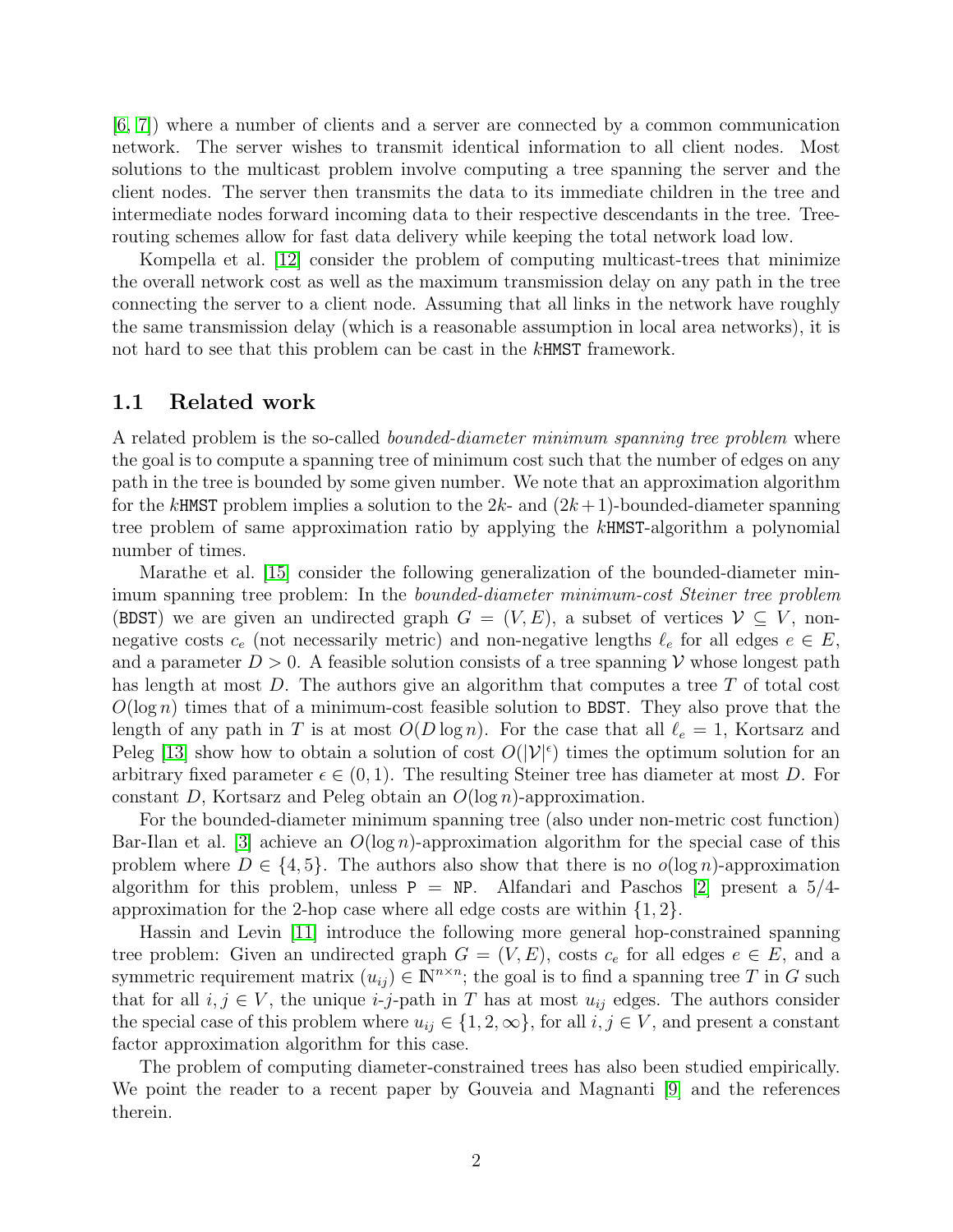Closely related is the *metric facility location problem* (MFL): We are given a bipartite graph  $G = (F \cup C, E)$  with metric edge costs  $c_{ij}$ , for all  $i \in F$ ,  $j \in C$ , and opening costs  $f_i$  for all facilities  $i \in F$ . The goal is to open certain facilities  $F' \subset F$  such that the sum of the costs of the facilities in  $F'$  plus the sum of the costs of assigning each client to its closest facility in  $F'$  is minimized. Guha and Khuller [\[10\]](#page-6-9) prove that no approximation algorithm with performance guarantee better than 1.463 can exist, unless  $NP \subseteq DTIME(n^{O(\log \log n)})$ . On the other hand, Mahdian et al. [\[14\]](#page-6-10) give a 1.52-approximation for this problem. It can be seen that MFL is a generalization of 2HMST, nevertheless the hardness results from [\[10\]](#page-6-9) also apply to the 2HMST problem.

In the k-level metric facility location problem we have a set D of demand points where clients are located. Moreover, we have pairwise disjoint sets  $F_1, \ldots, F_k$  of potential locations for facilities at levels  $1, \ldots, k$ . Each demand point needs to be assigned to one path visiting open facilities at levels  $1, \ldots, k$  in this order. The service cost for this demand point is the length of the chosen path in a given metric. There is a cost for opening a facility depending on the location. The objective is to minimize the total opening cost plus the sum of service costs. Aardal, Chudak, and Shmoys [\[1\]](#page-5-0) present a 3-approximation algorithm for that problem. In a very recent paper Zhang [\[16\]](#page-6-11) presented a 1.77-approximation for the case  $k = 2$ .

There is an optimum solution to the k-level metric facility location problem which is a forest of k-hop trees rooted at level-k facilities. Notice, however, that the contribution of an edge to the cost of a solution depends on the number of demand points using that edge.

Zhang [\[16\]](#page-6-11) also gives a 1.77-approximation algorithm for the 2-level concentrator location problem which is a generalization of the 3HMST problem. Here, in contrast to the 2-level facility location problem, the cost of an edge has to be paid only once even if more than one customer wants to use that edge. The result of Zhang thus implies a 1.77-approximation for the 3HMST problem.

#### 1.2 Our contributions

<span id="page-2-1"></span>Our main theorem can be stated as follows:

**Theorem 1** Given an undirected complete graph G on vertex set  $V$ , a metric cost function c, and an integer parameter  $k > 0$ ; there is a randomized algorithm that computes a feasible k-hop spanning tree  $T$  of  $G$  whose expected cost is  $O(\log n)$ opt<sub>k</sub> where  ${\sf opt}_k$  denotes the minimum-cost of any k-hop spanning tree of G. The running time of this algorithm is  $O(n^5k)$ .

Our algorithm first uses a recent result by Fakcharoenphol, Rao, and Talwar [\[8\]](#page-6-12) who show that any metric space can be probabilistically approximated by a family of tree metrics. Their result is based on the notion of hierarchically well-separated trees which is due to Bartal [\[4,](#page-6-13) [5\]](#page-6-14).

<span id="page-2-2"></span>**Definition 1** Let H be a tree that is rooted at r and let  $c^H$  be a cost function on the edges of H. Then H is said to be an  $\ell$ -hierarchically well-separated tree ( $\ell$ -HST) for a parameter  $\ell > 1$  if there exists  $C > 0$  such that the cost of all edges e of level h is equal to  $c_{e}^{H} = C/\ell^{h}$ , for all  $h \geq 0$ .

<span id="page-2-0"></span>For any two leaves u, v of H, we denote by  $P_{uv}^H$  the unique u-v-path in H and by  $c_{uv}^H$  =  $c(P_{uv}^H)$  the sum of the edge costs of the path. Fakcharoenphol et al. prove the following statement: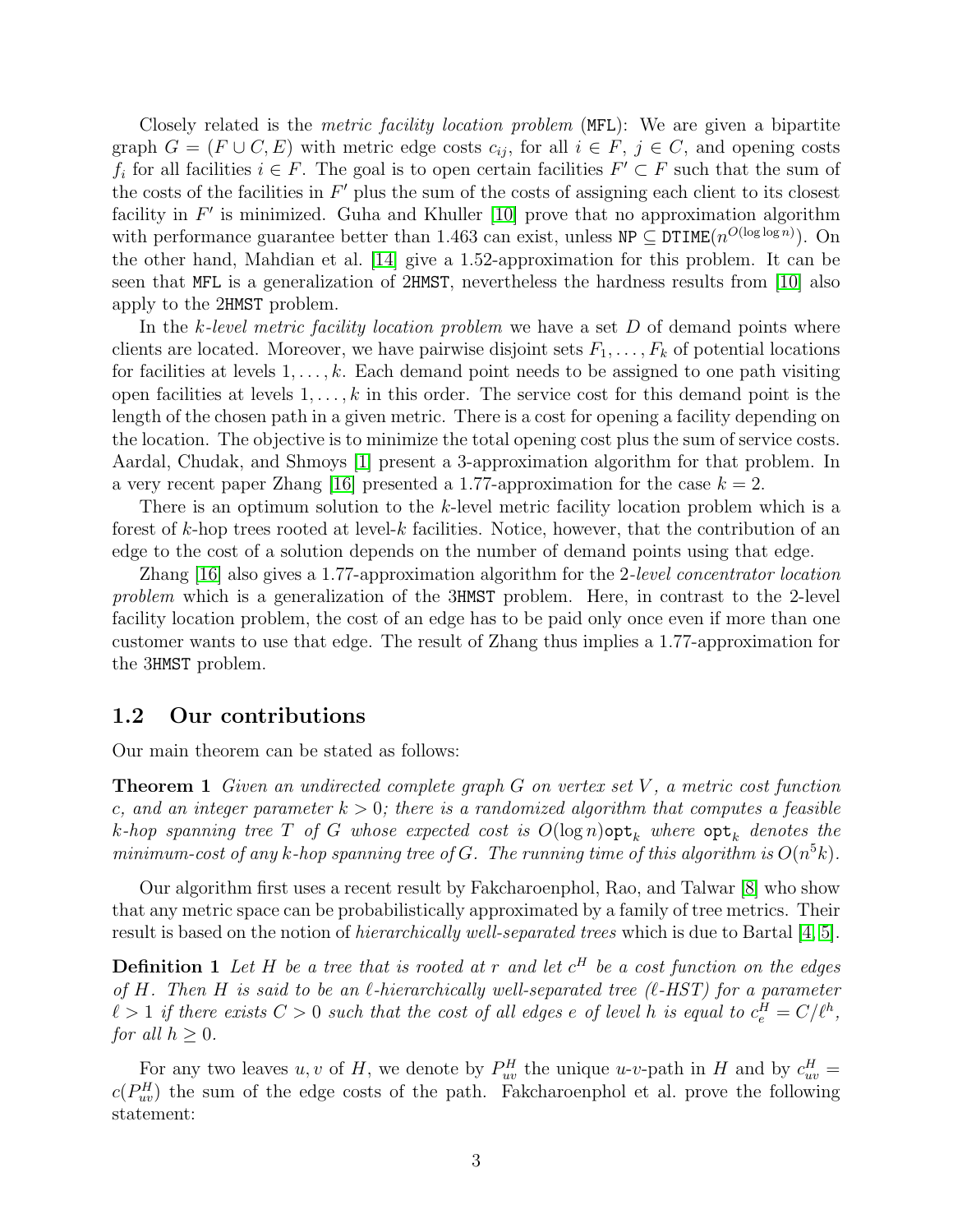**Theorem 2** Given a metric  $(V, c)$ , there is a distribution H over metrics induced by 2-HSTs with the following properties: For any two nodes  $u, v \in V$ ,

(i)  $c_{uv} \leq c_{uv}^H$  for any metric  $(H, c^H) \in \mathcal{H}$ , and

$$
(ii) E_{\mathcal{H}}[c_{uv}^H] = O(\log n) c_{uv}.
$$

The elements  $(H, c^H) \in \mathcal{H}$  have the additional property that the nodes of the original metric space  $(V, c)$  are the leaves of H and every leaf of H has the same level. Finally there is an efficient algorithm to sample from  $H$ .

In the bulk of this paper we develop an exact algorithm for the kHMST problem in the special case of cost-functions c that are induced by a 2-HST. An application of Theorem [2](#page-2-0) then yields Theorem [1.](#page-2-1)

### 2 Computing minimum-cost  $k$ -hop trees in HSTs

We assume throughout the rest of the paper that we are given a complete graph G with vertex set  $V = \{1, 2, ..., n\}$  and a cost function  $c = c<sup>H</sup>$  that is induced by a metric space  $(H, c^H)$  where H is a 2-HST, i.e.,  $c_{uv} = c_{uv}^H = c(P_{uv}^H)$ , for all  $u, v \in V$ . Moreover, we assume a fixed embedding of H such that the leaves are labeled  $1, 2, \ldots, n$  from left to right. For  $1 \le i \le j \le n$ , let  $[i, j] := \{i, \ldots, j\}$ .

<span id="page-3-0"></span>**Observation 1** For  $1 \leq h < i < j \leq n$ , it holds that  $c_{hj} \geq \max\{c_{hi}, c_{ij}\}.$ 

*Proof:* By definition of the cost function c and Definition [1,](#page-2-2) the cost coefficient  $c_{hj}$  only depends on the level of the lowest common ancestor of the leaves  $h, j$  in the 2-HST H. Since the lowest common ancestor of  $h, j$  is also an ancestor of i (it is either the lowest common ancestor of  $h, i$  or the lowest common ancestor of  $i, j$ , or both), the result follows.

Our goal is to compute a minimum-cost k-hop spanning tree in G rooted at r. In fact, the procedure described below works for an arbitrary cost function  $c$  for which Observation [1](#page-3-0) is true.

The following lemma states that it is possible to limit the search for an optimum solution to those k-hop trees where each subtree consists of consecutive vertices in the ordering  $1, \ldots, n$ . This insight is essential for the dynamic programming formulation presented below.

<span id="page-3-2"></span>**Lemma 1** For  $1 \leq i \leq s \leq j \leq n$  and  $k > 0$ , there exists a minimum-cost k-hop spanning tree T with root s covering all vertices in  $[i, j]$  which satisfies the following conditions:

- <span id="page-3-1"></span>(i) If  $s < j$  and  $s' > s$  is the largest (rightmost) child of s in T, then there exists a vertex  $b \in [s, s'-1]$  such that the subtree of T rooted at s' spans the interval  $[b+1, j]$ .
- <span id="page-3-3"></span>(ii) If  $s > i$  and  $s' < s$  is the smallest (leftmost) child of s in T, then there exists a vertex  $b \in [s', s-1]$  such that the subtree of T rooted at s' spans the interval  $[i, b]$ .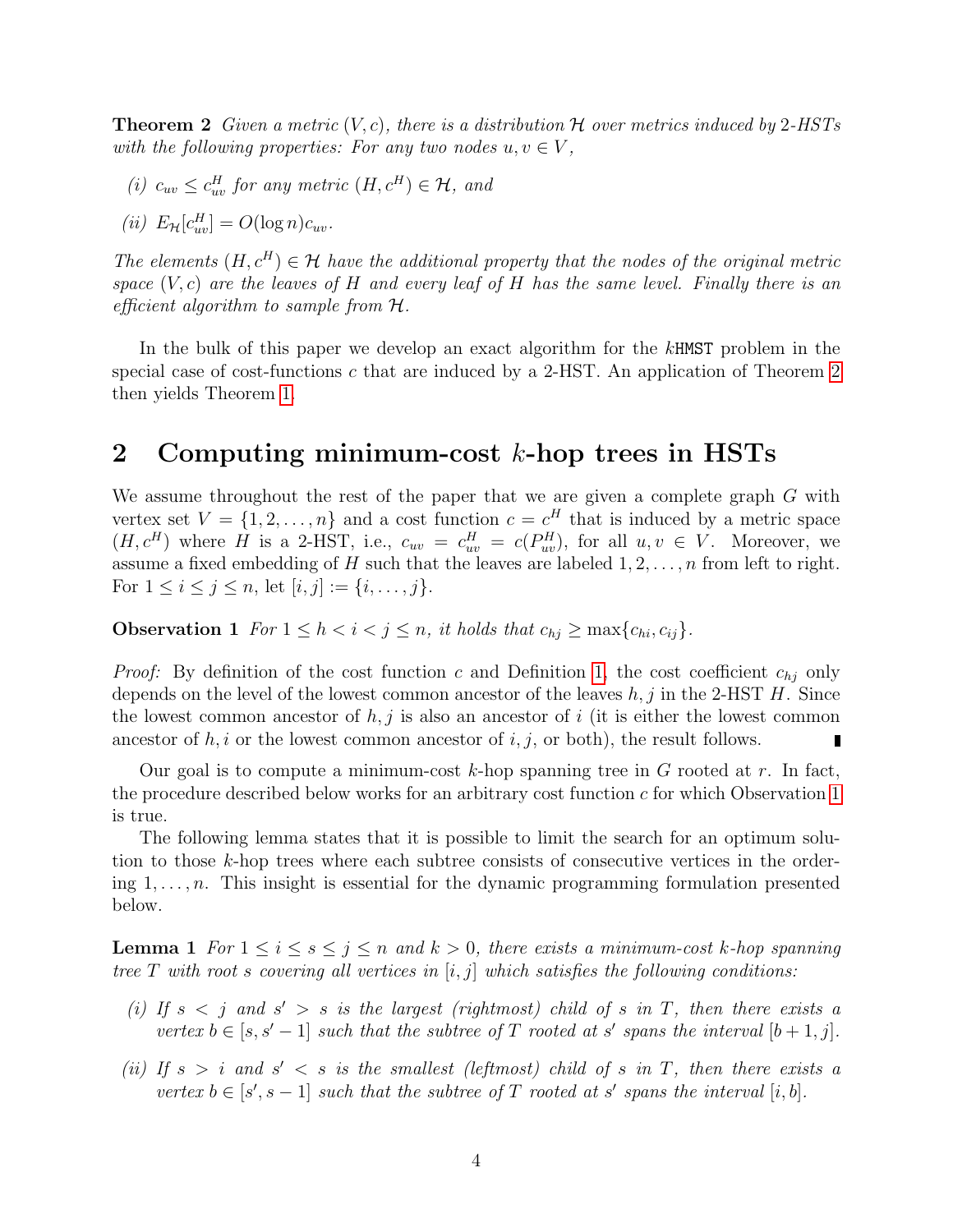

<span id="page-4-0"></span>Figure 1: The figure explains the structural result described in part [\(i\)](#page-3-1) of Lemma [1.](#page-3-2) An optimum k-hop tree splits the set of vertices  $\{i, \ldots, j\}$  into two subsets  $\{i, \ldots, b\}$  and  $\{b +$  $1, \ldots, j$ .



<span id="page-4-1"></span>Figure 2: An illustration of the three cases occuring in the proof of Lemma [1.](#page-3-2)

Figure [1](#page-4-0) depicts the situation discussed in part [\(i\)](#page-3-1) of the lemma.

*Proof:* To simplify notation, we assume in the following that all edges in a rooted tree are directed away from the root. Among all minimum-cost  $k$ -hop spanning trees T with root s covering the vertices in  $[i, j]$ , choose one minimizing the second objective function  $\sum_{(u,v)\in T} |u - v|$ . We show that this optimum k-hop tree T fulfills requirement [\(i\)](#page-3-1). Using symmetric arguments, one can analogously show that it fulfills requirement [\(ii\)](#page-3-3). For a vertex v in T, let  $d(v)$  be the number of edges on the unique s-v-path in T. We assume that  $s < j$ ; otherwise, we are done. Let  $s' > s$  be the rightmost child of s and denote the subtree of T rooted at  $s'$  by T'.

We first argue that the subtree  $T'$  contains all vertices in  $[s', j]$ . By contradiction, assume that there is a vertex in  $[s', j]$  which is not contained in T'. Among all such vertices v, choose one of minimum depth  $d(v)$ . Then, there exists an edge  $(u, v)$  in T with  $u < s' < v$ . Since s' is the rightmost child of s, we get  $u \neq s$  and thus  $d(u) \geq d(s')$ . We can therefore replace edge  $(u, v)$  with edge  $(s', v)$  without increasing cost (by Observation [1\)](#page-3-0) and without increasing the depth of any vertex in T. Notice, however, that this replacement decreases the second objective function and therefore leads to a contradiction.

Similarly, we argue that the subtree  $T'$  does not contain a vertex from [i, s]. By contradiction, choose a vertex v violating this condition with minimum  $d(v)$ . Then there exists an edge  $(u, v)$  in T' with  $v < s < u$  which can be replaced with edge  $(s, v)$ . By Observation [1,](#page-3-0) this leads to a contradiction.

It remains to consider the vertices between  $s$  and  $s'$ . Assume by contradiction that there exist two vertices  $v, v'$  with  $s < v < v' < s'$  such that v but not v' is contained in the subtree T'. Among all such pairs v, v', choose one minimizing  $d(v) + d(v')$ . Then there exist two edges  $(u, v)$  and  $(u', v')$  with  $u' < v < v' < u$ . We distinguish three cases (see also Figure [2\)](#page-4-1): (i) If  $d(u) = d(u')$ , we replace edges  $(u, v)$  and  $(u', v')$  with  $(u, v')$  and  $(u', v)$ . (ii) If  $d(u) < d(u')$ , then  $d(v) \leq d(u')$  and we can replace  $(u', v')$  with  $(v, v')$ . (iii) If  $d(u) > d(u')$ , then  $d(u) \geq d(v')$  and we can replace  $(u, v)$  with  $(v', v)$ . By Observation [1,](#page-3-0) all three cases yield a contradiction.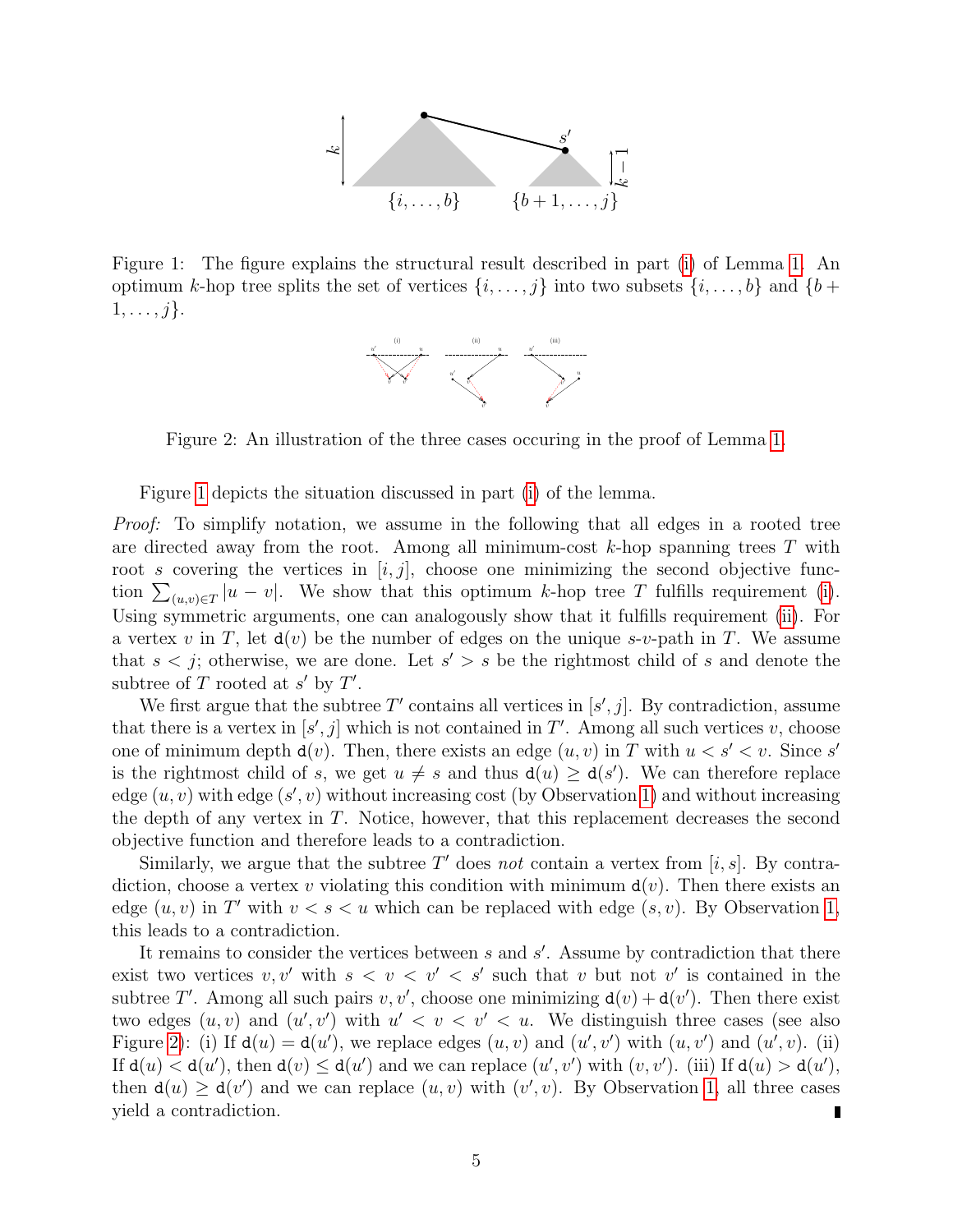For  $1 \leq i \leq s \leq j \leq n$ , let  $C[s, i, j, k]$  denote the cost of a minimum k-hop spanning tree rooted at s covering all vertices in  $[i, j]$ . By definition,

$$
C[s, i, j, k] = \begin{cases} 0 & \text{if } s = i = j, \\ \infty & \text{if } k = 0 \text{ and } i < j. \end{cases}
$$

By Lemma [1,](#page-3-2)  $C[s, 1, n, k]$  can be computed recursively using the following dynamic programming formulation. For  $i < j$  and  $k > 0$ ,

$$
C[s, i, j, k] = \min_{s \neq s' \in [i, j]} \left\{ \begin{array}{ll} \min_{b \in [s, s' - 1]} & C[s, i, b, k] + c_{ss'} & \text{if } s < s' \\ & + C[s', b + 1, j, k - 1] & \\ \min_{b \in [s', s - 1]} & C[s', i, b, k - 1] + c_{ss'} & \text{if } s' < s \\ & + C[s, b + 1, j, k] & \end{array} \right.
$$

In order to gain some intuition for this expression, assume that the minimum on the righthand side is assumed for  $s' > s$ . In this case, the inner minimum can be thought of as deciding on the rightmost child s' of s and the split position b such that the elements in  $[i, b]$ end up in the remaining subtree of s and the elements in  $[b+1, j]$  in the subtree of s'; the latter must have depth  $k - 1$ , though; see also Figure [1.](#page-4-0)

The correctness of our dynamic programming formulation follows from Lemma [1.](#page-3-2) Furthermore, observe that we can partially order the entries of the dynamic programming table according to the tuple  $(k, |i - j|)$  and determining the content of a cell of this table only requires the knowledge of smaller cells with respect to that order. We conclude with a proof of Theorem [1.](#page-2-1)

*Proof of Theorem [1:](#page-2-1)* Consider a minimum-cost k-hop spanning tree  $T^*$ . Due to linearity of expectation, its expected cost under the tree metric  $(H, c^H)$  is  $O(\log n)$  opt<sub>k</sub> and we actually compute an optimal spanning tree under  $(H, c^H)$ . For the running time, observe that for the dynamic program we have to fill a table of size  $n^3k$  and determining the content of a cell takes time  $O(n^2)$ . Constructing the tree metric  $(H, c^H)$  only takes  $O(n^2)$  time.

## 3 Conclusion and open problems

A number of unresolved issues remain: It follows from [\[10\]](#page-6-9) that the kHMST problem is likely not approximable within arbitrarily small constants. Is there a constant factor approximation for the kHMST problem with metric cost functions? Moreover, the negative result in [\[13\]](#page-6-4) shows that no approximation algorithm for the kHMST problem with arbitrary cost-functions is likely to have a performance ratio of  $o(\log n)$ . However, all hardness proofs rely on strict bounds on the number of hops of the output tree. In the spirit of [\[15\]](#page-6-3) we can ask : Is there an algorithm for the kHMST problem with arbitrary non-negative cost-functions that computes  $O(k)$ -hop trees with cost  $O(\mathsf{opt}_k)$ ?

### References

<span id="page-5-0"></span>[1] K.I. Aardal, F.A. Chudak, and D.B. Shmoys. Improved approximation algorithms for the k-level facility location problem. Information Processing Letters 72, 1999, 161-167